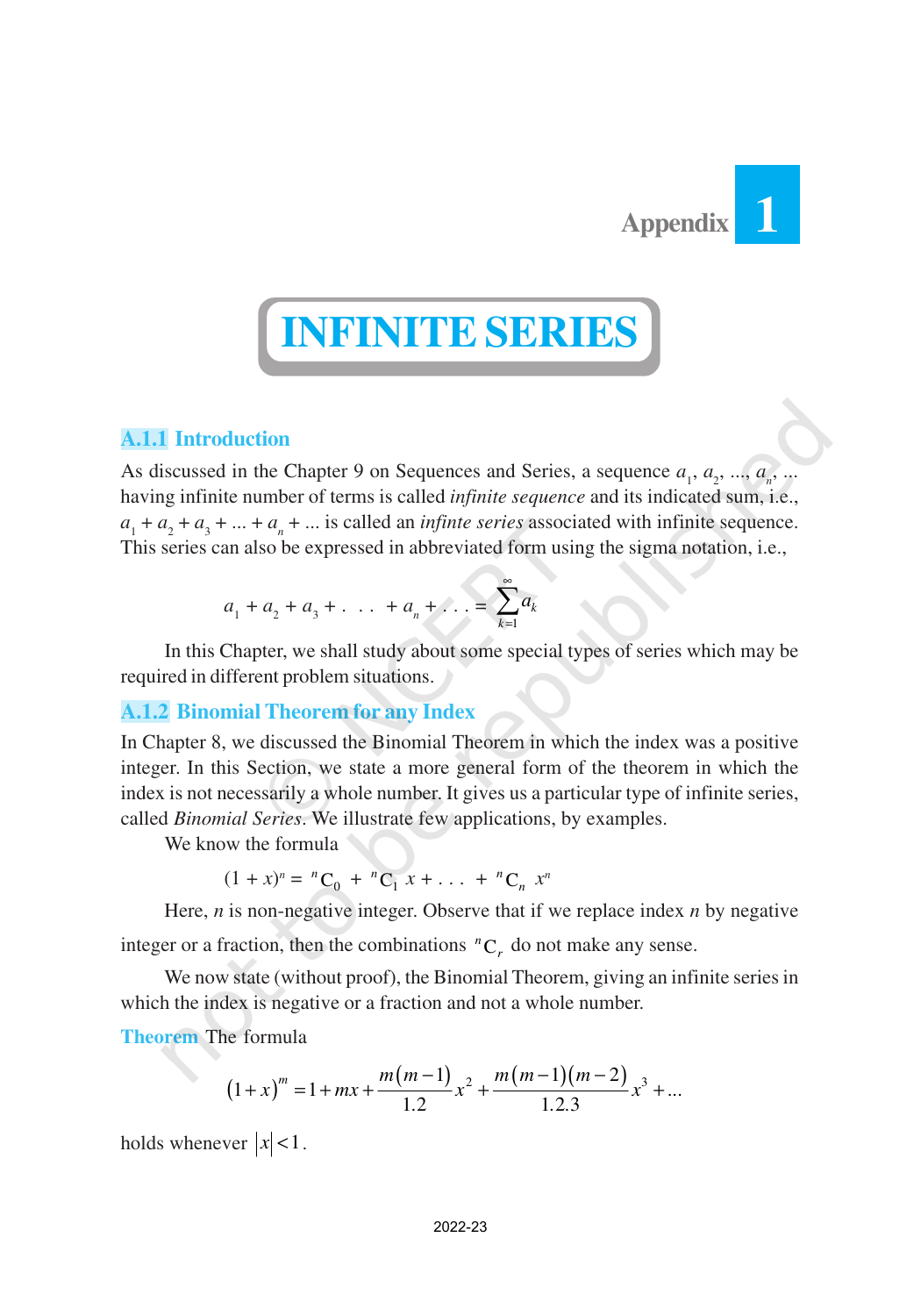*Remark* 1. Note carefully the condition  $|x| < 1$ , i.e.,  $-1 < x < 1$  is necessary when *m* is negative integer or a fraction. For example, if we take  $x = -2$  and  $m = -2$ , we obtain

$$
(1-2)^{-2} = 1 + (-2)(-2) + \frac{(-2)(-3)}{1.2}(-2)^{2} + ...
$$

or  $1=1+4+12+\ldots$ 

This is not possible

2. Note that there are infinite number of terms in the expansion of  $(1+x)^m$ , when *m* is a negative integer or a fraction

Consider  
\n
$$
(a+b)^m = \left[a\left(1+\frac{b}{a}\right)\right]^m = a^m\left(1+\frac{b}{a}\right)^m
$$
\n
$$
= a^m\left[1+m\frac{b}{a}+\frac{m(m-1)}{1.2}\left(\frac{b}{a}\right)^2+\dots\right]
$$
\n
$$
= a^m + ma^{m-1}b + \frac{m(m-1)}{1.2}a^{m-2}b^2 + \dots
$$

This expansion is valid when  $\left|\frac{b}{a}\right| < 1$  $\frac{a}{a}$  < 1 or equivalently when  $|b| < |a|$ .

The general term in the expansion of  $(a + b)^m$  is

$$
\frac{m(m-1)(m-2)...(m-r+1)a^{m-r}b^r}{1.2.3...r}
$$

We give below certain particular cases of Binomial Theorem, when we assume  $|x|$  < 1, these are left to students as exercises:

1. 
$$
(1 + x)^{-1} = 1 - x + x^2 - x^3 + \dots
$$
  
\n2.  $(1 - x)^{-1} = 1 + x + x^2 + x^3 + \dots$   
\n3.  $(1 + x)^{-2} = 1 - 2x + 3x^2 - 4x^3 + \dots$   
\n4.  $(1 - x)^{-2} = 1 + 2x + 3x^2 + 4x^3 + \dots$   
\nExample 1 Expand  $\left(1 - \frac{x}{2}\right)^{\frac{1}{2}}$ , when  $|x| < 2$ .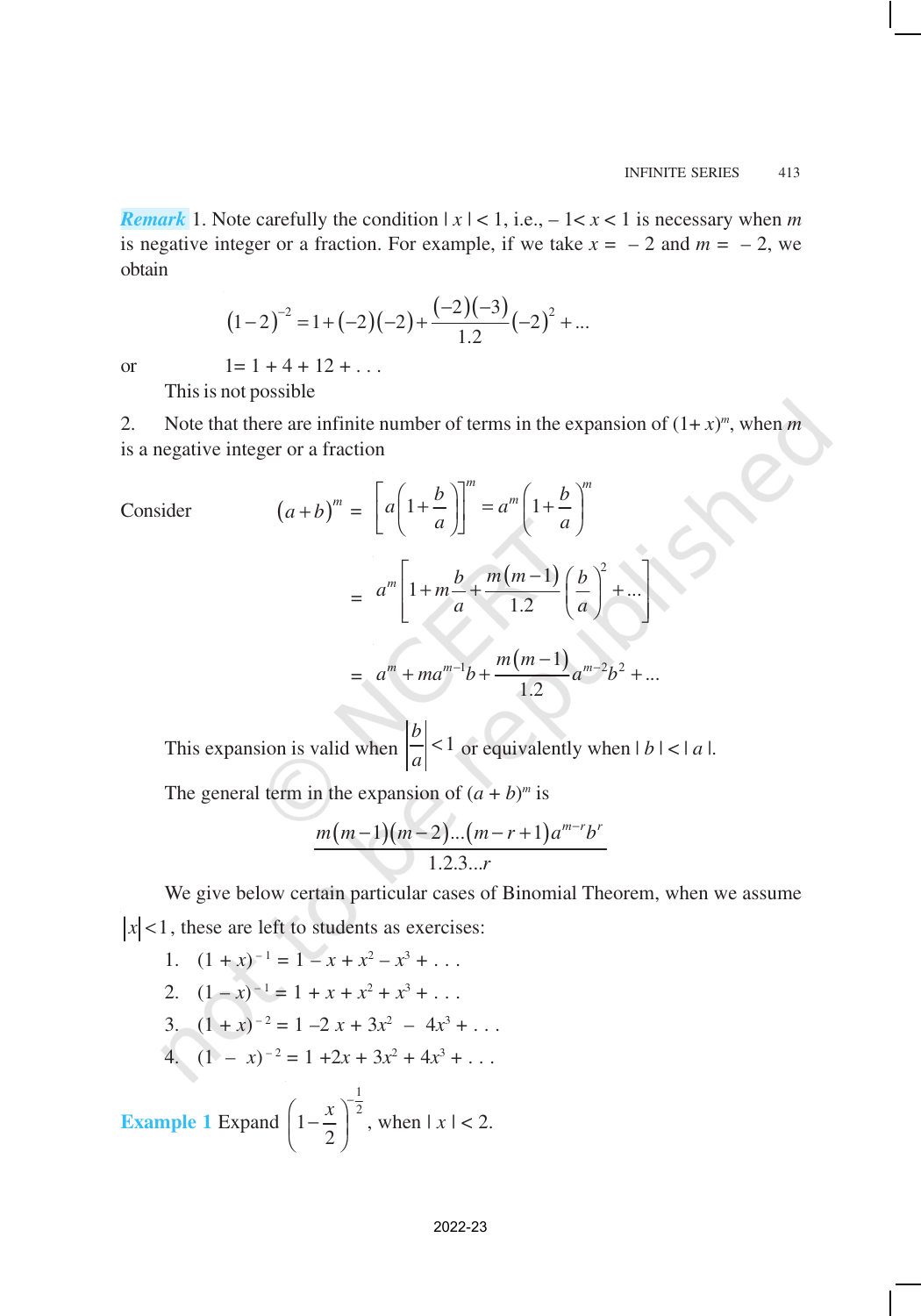**Solution** We have

$$
\left(1 - \frac{x}{2}\right)^{-\frac{1}{2}} = 1 + \frac{\left(-\frac{1}{2}\right)}{1}\left(\frac{-x}{2}\right) + \frac{\left(-\frac{1}{2}\right)\left(-\frac{3}{2}\right)}{1\cdot2}\left(-\frac{x}{2}\right)^{2} + \dots
$$

$$
= 1 + \frac{x}{4} + \frac{3x^{2}}{32} + \dots
$$

## **A.1.3 Infinite Geometric Series**

From Chapter 9, Section 9.5, a sequence  $a_1$ ,  $a_2$ ,  $a_3$ , ...,  $a_n$  is called G.P., if *k* +1 *k a*  $\frac{a_{11}}{a_k}$  = *r* (constant) for *k* = 1, 2, 3, ..., *n*–1. Particularly, if we take  $a_1 = a$ , then the resulting sequence *a*, *ar*, *ar*<sup>2</sup>, ..., *ar*<sup>*n*-1</sup> is taken as the standard form of G.P., where *a* is first term and *r*, the common ratio of G.P.

Earlier, we have discussed the formula to find the sum of finite series  $a + ar + ar^2 + ... + ar^{n-1}$  which is given by

$$
S_n = \frac{a(1 - r^n)}{1 - r}.
$$

In this section, we state the formula to find the sum of infinite geometric series  $a + ar + ar^2 + \dots + ar^{n-1} + \dots$  and illustrate the same by examples.

Let us consider the G.P. 1,  $\frac{2}{3}$ ,  $\frac{4}{9}$ ,...  $3^{6}$  9

Here 
$$
a = 1
$$
,  $r = \frac{2}{3}$ . We have

$$
S_n = \frac{1 - \left(\frac{2}{3}\right)^n}{1 - \frac{2}{3}} = 3 \left[ 1 - \left(\frac{2}{3}\right)^n \right]
$$
 ... (1)

Let us study the behaviour of 2 3  $\left(\frac{2}{3}\right)^n$  as *n* becomes larger and larger.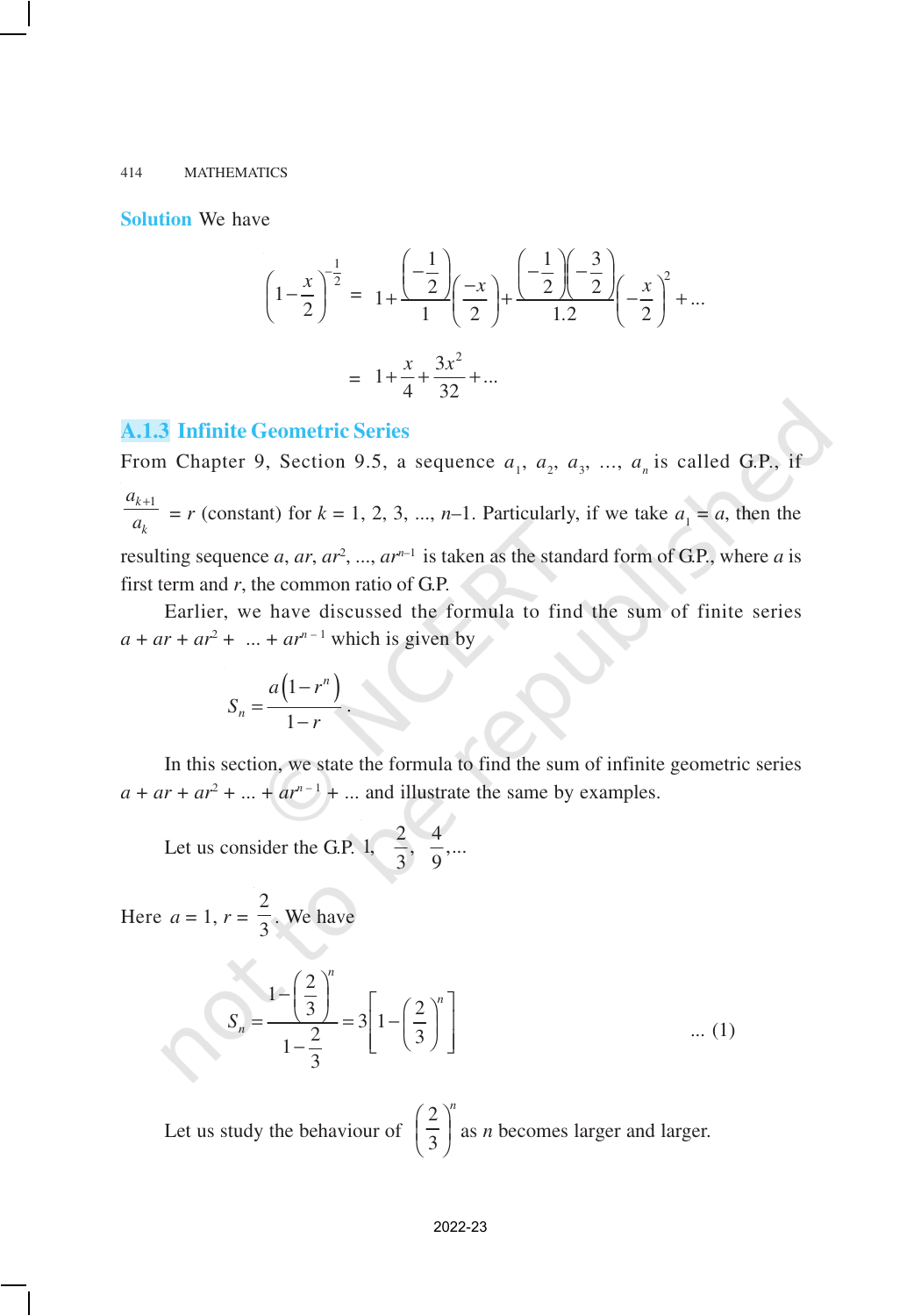| n                            |        |              |               | 20            |
|------------------------------|--------|--------------|---------------|---------------|
| $\setminus n$<br>$\sim$<br>⌒ | 0.6667 | 0.1316872428 | 0.01734152992 | 0.00030072866 |

We observe that as *n* becomes larger and larger, 2 3  $\left(\frac{2}{3}\right)^n$  becomes closer and closer to

zero. Mathematically, we say that as *n* becomes sufficiently large, 2 3  $\left(\frac{2}{3}\right)^n$  becomes

sufficiently small. In other words, as  $\left(\frac{2}{2}\right)^n \rightarrow 0$ 3 *n*  $n \rightarrow \infty$ ,  $\left(\frac{2}{3}\right)^n \rightarrow 0$ . Consequently, we find that the sum of infinitely many terms is given by  $S = 3$ .

Thus, for infinite geometric progression *a*, *ar*, *ar*<sup>2</sup> , ..., if numerical value of common ratio *r* is less than 1, then

$$
S_n = \frac{a(1 - r^n)}{1 - r} = \frac{a}{1 - r} - \frac{ar^n}{1 - r}
$$

In this case,  $r^n \to 0$  as  $n \to \infty$  since  $|r| < 1$  and then  $\frac{dr}{1-r} \to 0$ *n ar r*  $\rightarrow$  $\frac{m}{r} \rightarrow 0$ . Therefore,

$$
S_n \to \frac{a}{1-r} \text{ as } n \to \infty.
$$

Symbolically, sum to infinity of infinite geometric series is denoted by S. Thus,

we have = 1 *a r*

−

For example

(i) 
$$
1 + \frac{1}{2} + \frac{1}{2^2} + \frac{1}{2^3} + \dots = \frac{1}{1 - \frac{1}{2}} = 2
$$
  
\n(ii)  $1 - \frac{1}{2} + \frac{1}{2^2} - \frac{1}{2^3} + \dots = \frac{1}{1 - \left(-\frac{1}{2}\right)} = \frac{1}{1 + \frac{1}{2}} = \frac{2}{3}$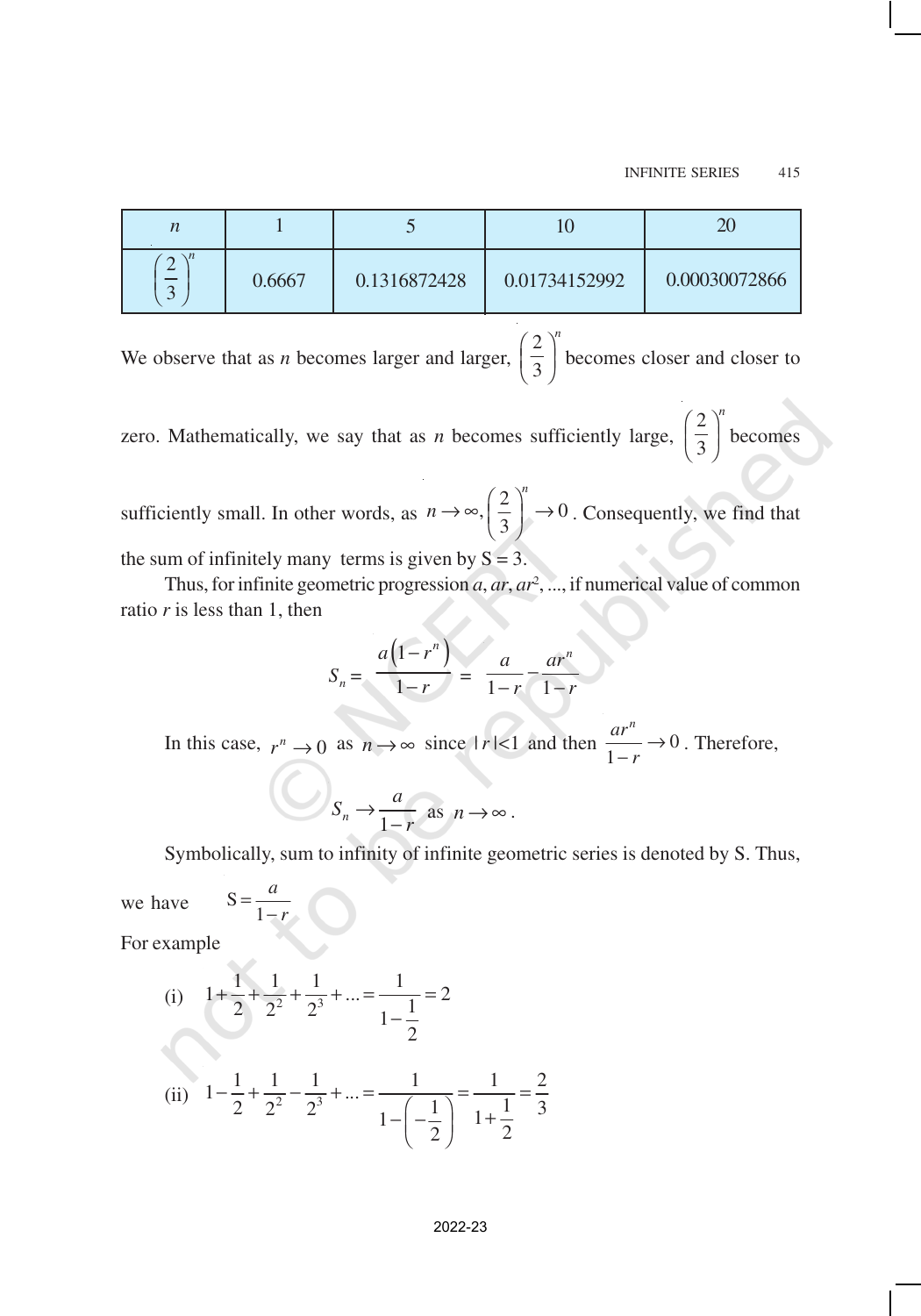**Example 2** Find the sum to infinity of the G.P.;

$$
\frac{-5}{4}, \frac{5}{16}, \frac{-5}{64}, \dots
$$

**Solution** Here  $a = \frac{-5}{4}$ 4  $a = \frac{-5}{4}$  and  $r = -\frac{1}{4}$  $r = -\frac{1}{4}$ . Also  $|r| < 1$ .

Hence, the sum to infinity is 
$$
\frac{\frac{-5}{4}}{1 + \frac{1}{4}} = \frac{\frac{-5}{4}}{\frac{5}{4}} = -1
$$
.

## **A.1.4 Exponential Series**

Leonhard Euler (1707 – 1783), the great Swiss mathematician introduced the number *e* in his calculus text in 1748. The number *e* is useful in calculus as  $\pi$  in the study of the circle.

Consider the following infinite series of numbers

$$
1 + \frac{1}{1!} + \frac{1}{2!} + \frac{1}{3!} + \frac{1}{4!} + \dots
$$
 (1)

The sum of the series given in (1) is denoted by the number *e* Let us estimate the value of the number *e*.

Since every term of the series (1) is positive, it is clear that its sum is also positive. Consider the two sums

$$
\frac{1}{3!} + \frac{1}{4!} + \frac{1}{5!} + \dots + \frac{1}{n!} + \dots
$$
 (2)

and 
$$
\frac{1}{2^2} + \frac{1}{2^3} + \frac{1}{2^4} + \dots + \frac{1}{2^{n-1}} + \dots
$$
 (3)

Observe that

$$
\frac{1}{3!} = \frac{1}{6} \text{ and } \frac{1}{2^2} = \frac{1}{4}, \text{ which gives } \frac{1}{3!} < \frac{1}{2^2}
$$

$$
\frac{1}{4!} = \frac{1}{24} \text{ and } \frac{1}{2^3} = \frac{1}{8}, \text{ which gives } \frac{1}{4!} < \frac{1}{2^3}
$$

$$
\frac{1}{5!} = \frac{1}{120} \text{ and } \frac{1}{2^4} = \frac{1}{16}, \text{ which gives } \frac{1}{5!} < \frac{1}{2^4}.
$$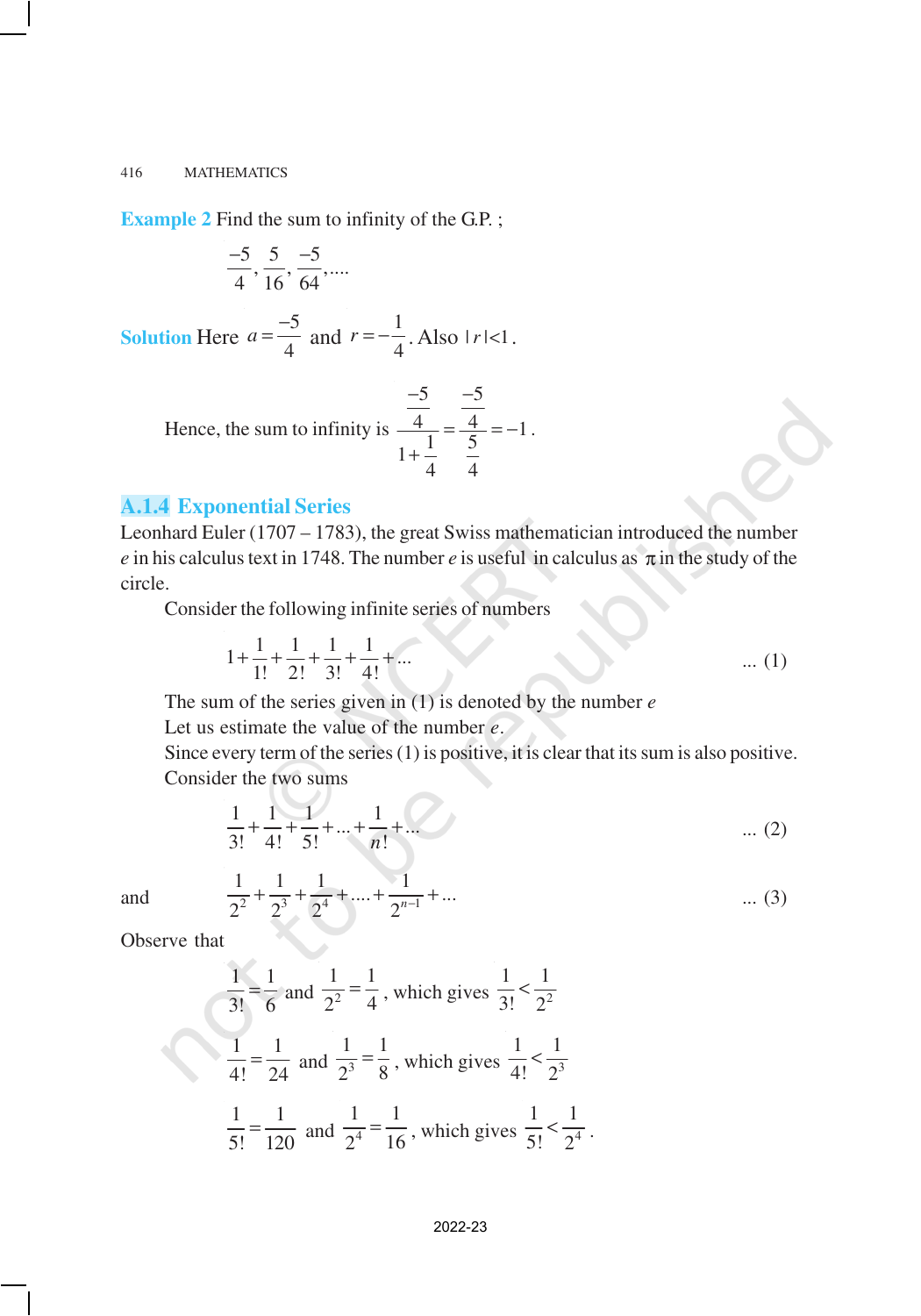Therefore, by analogy, we can say that

$$
\frac{1}{n!} < \frac{1}{2^{n-1}}
$$
, when  $n > 2$ 

We observe that each term in (2) is less than the corresponding term in (3),

Therefore 
$$
\left(\frac{1}{3!} + \frac{1}{4!} + \frac{1}{5!} + ... + \frac{1}{n!}\right) < \left(\frac{1}{2^2} + \frac{1}{2^3} + \frac{1}{2^4} + ... + \frac{1}{2^{n-1}} + ...\right)
$$
 ... (4)  
\nAdding  $\left(1 + \frac{1}{1!} + \frac{1}{2!}\right)$  on both sides of (4), we get,  
\n $\left(1 + \frac{1}{1!} + \frac{1}{2!}\right) + \left(\frac{1}{3!} + \frac{1}{4!} + \frac{1}{5!} + ... + \frac{1}{n!} + ...\right)$   
\n $\left(\left(1 + \frac{1}{1!} + \frac{1}{2!}\right) + \left(\frac{1}{2^2} + \frac{1}{2^3} + \frac{1}{2^4} + ... + \frac{1}{2^{n-1}} + ...\right)\right)$   
\n $= \left\{1 + \left(1 + \frac{1}{2} + \frac{1}{2^2} + \frac{1}{2^3} + \frac{1}{2^4} + ... + \frac{1}{2^{n-1}} + ...\right)\right\}$  ... (5)  
\n $= 1 + \frac{1}{1 - \frac{1}{2}} = 1 + 2 = 3$ 

Left hand side of (5) represents the series (1). Therefore  $e < 3$  and also  $e > 2$  and hence  $2 < e < 3$ .

*Remark* The exponential series involving variable *x* can be expressed as

$$
e^{x} = 1 + \frac{x}{1!} + \frac{x^{2}}{2!} + \frac{x^{3}}{3!} + \dots + \frac{x^{n}}{n!} + \dots
$$

**Example 3** Find the coefficient of  $x^2$  in the expansion of  $e^{2x+3}$  as a series in powers of *x*.

**Solution** In the exponential series

$$
e^x = 1 + \frac{x}{1!} + \frac{x^2}{2!} + \frac{x^3}{3!} + \dots
$$

replacing  $x$  by  $(2x + 3)$ , we get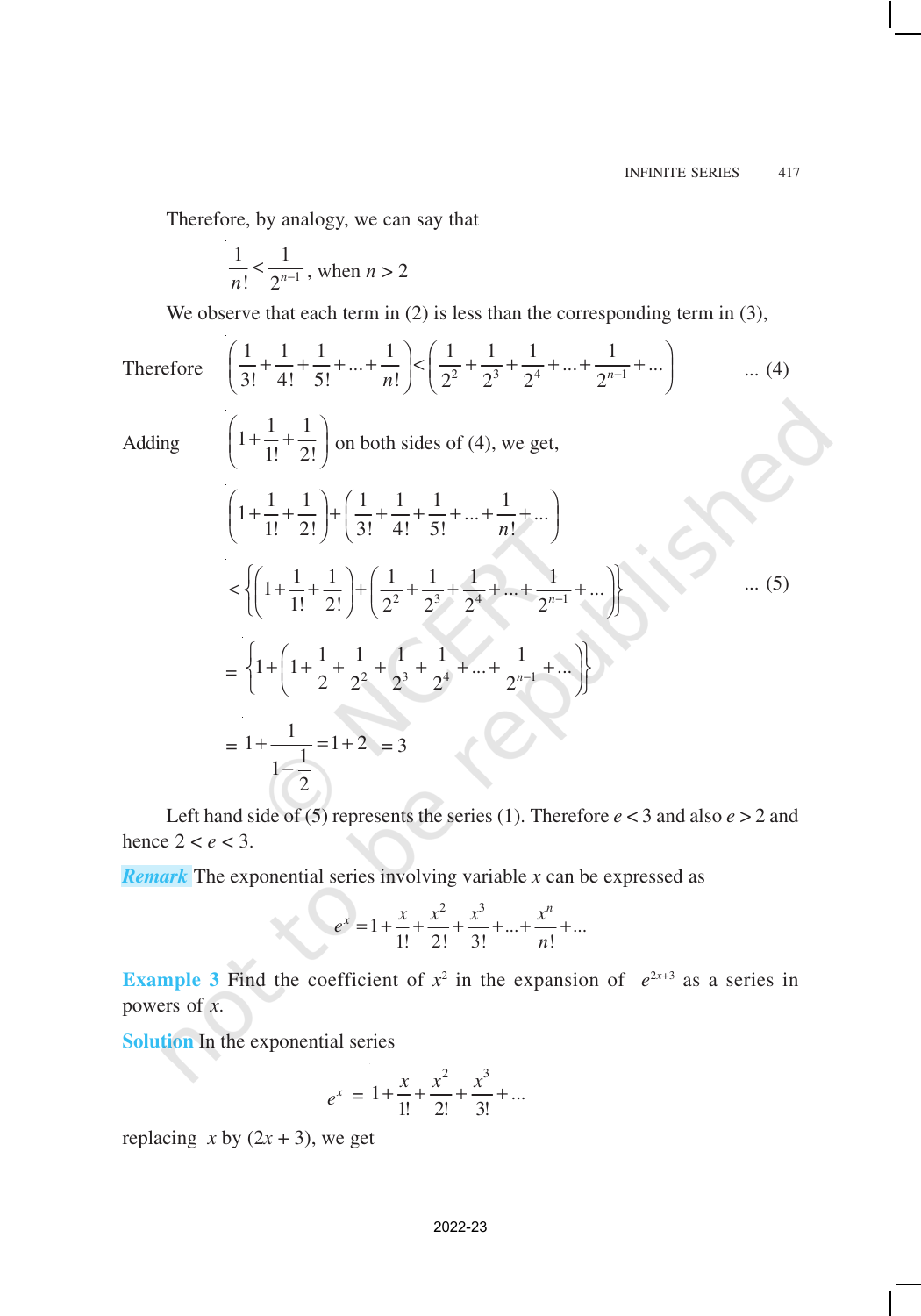$$
e^{2x+3} = 1 + \frac{(2x+3)}{1!} + \frac{(2x+3)^2}{2!} + \dots
$$

Here, the general term is  $\frac{(2x+3)^{3}}{1}$ !  $(x+3)^n$ *n* +  $=\frac{(3+2x)}{1}$ ! *n x*  $\frac{2m}{n!}$ . This can be expanded by the

Binomial Theorem as

$$
\frac{1}{n!} \Big[3^n +^nC_13^{n-1}(2x) +^nC_23^{n-2}(2x)^2 + ... + (2x)^n \Big].
$$

Here, the coefficient of  $x^2$  is  $\frac{{}^{n}C_2 3^{n-2}2^2}{}$ ! *n n*−  $\frac{m!}{n!}$ . Therefore, the coefficient of  $x^2$  in the whole

series is

$$
\sum_{n=2}^{\infty} \frac{{}^{n}C_2 3^{n-2} 2^2} {n!} = 2 \sum_{n=2}^{\infty} \frac{n(n-1)3^{n-2}}{n!}
$$
  
=  $2 \sum_{n=2}^{\infty} \frac{3^{n-2}}{(n-2)!}$  [using  $n! = n (n - 1) (n - 2)!$ ]  
=  $2 \left[ 1 + \frac{3}{1!} + \frac{3^2}{2!} + \frac{3^3}{3!} + ... \right]$   
=  $2e^3$ .

Thus  $2e^3$  is the coefficient of  $x^2$  in the expansion of  $e^{2x+3}$ . Alternatively  $e^{2x+3} = e^3 \cdot e^{2x}$ 

$$
= e^{3} \left[ 1 + \frac{2x}{1!} + \frac{(2x)^{2}}{2!} + \frac{(2x)^{3}}{3!} + \dots \right]
$$
  
Thus, the coefficient of  $x^{2}$  in the expansion of  $e^{2x+3}$  is  $e^{3} \cdot \frac{2^{2}}{2!} = 2e^{3}$ 

**Example 4** Find the value of  $e^2$ , rounded off to one decimal place.

**Solution** Using the formula of exponential series involving *x,* we have

$$
e^{x} = 1 + \frac{x}{1!} + \frac{x^{2}}{2!} + \frac{x^{3}}{3!} + \dots + \frac{x^{n}}{n!} + \dots
$$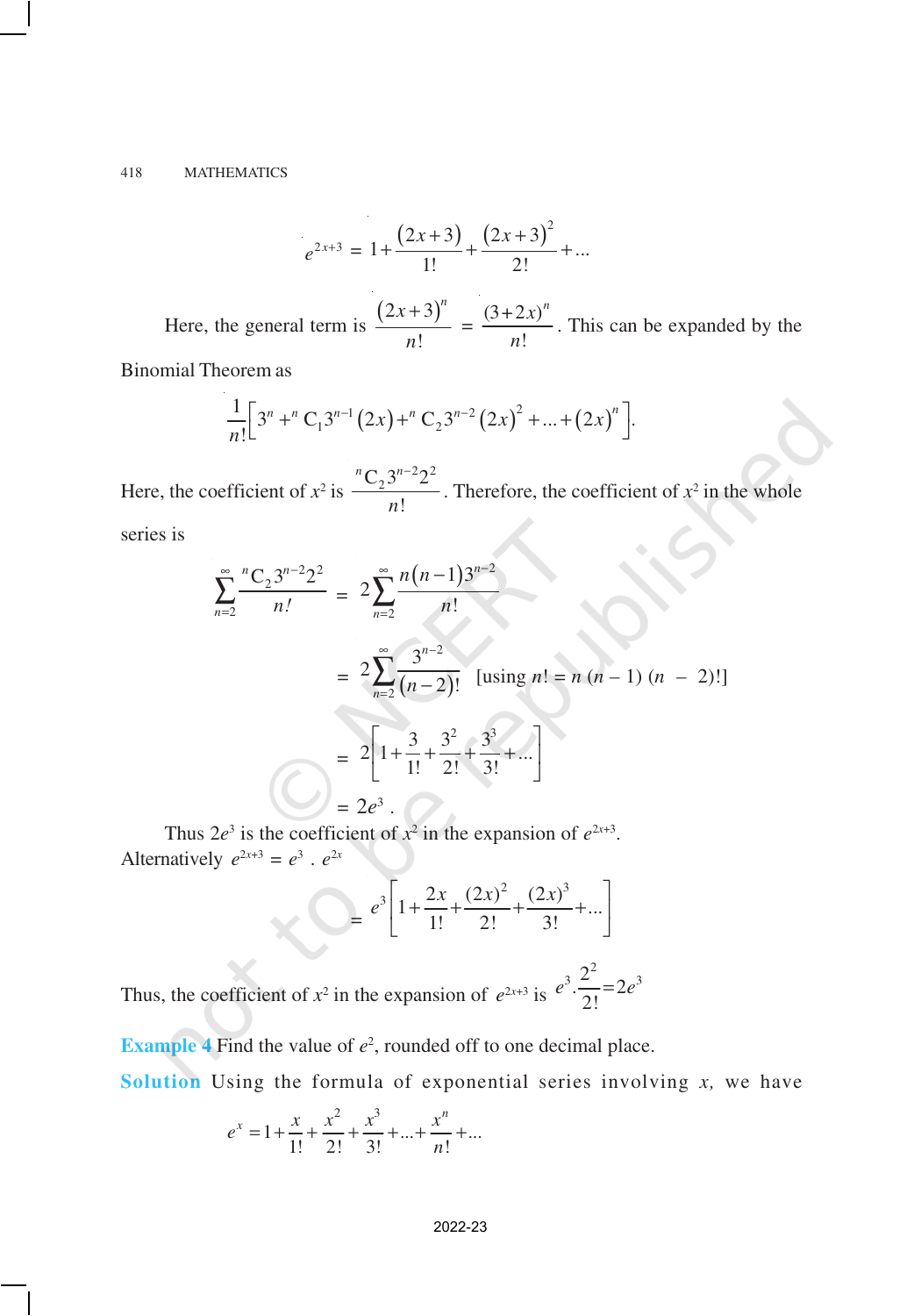Putting  $x = 2$ , we get

$$
e^{2} = 1 + \frac{2}{1!} + \frac{2^{2}}{2!} + \frac{2^{3}}{3!} + \frac{2^{4}}{4!} + \frac{2^{5}}{5!} + \frac{2^{6}}{6!} + \dots
$$

$$
= 1 + 2 + 2 + \frac{4}{3} + \frac{2}{3} + \frac{4}{15} + \frac{4}{45} + \dots
$$

 $\geq$  the sum of first seven terms  $\geq$  7.355.

On the other hand, we have

$$
e^{2} < \left(1 + \frac{2}{1!} + \frac{2^{2}}{2!} + \frac{2^{3}}{3!} + \frac{2^{4}}{4!}\right) + \frac{2^{5}}{5!} \left(1 + \frac{2}{6} + \frac{2^{2}}{6^{2}} + \frac{2^{3}}{6^{3}} + \dots\right)
$$
  
=  $7 + \frac{4}{15} \left(1 + \frac{1}{3} + \left(\frac{1}{3}\right)^{2} + \dots\right) = 7 + \frac{4}{15} \left(\frac{1}{1 - \frac{1}{3}}\right) = 7 + \frac{2}{5} = 7.4$ .

Thus,  $e^2$  lies between 7.355 and 7.4. Therefore, the value of  $e^2$ , rounded off to one decimal place, is 7.4.

## **A.1.5 Logarithmic Series**

Another very important series is logarithmic series which is also in the form of infinite series. We state the following result without proof and illustrate its application with an example.

**Theorem** If  $|x| < 1$ , then

$$
\log_e(1+x) = x - \frac{x^2}{2} + \frac{x^3}{3} - \dots
$$

The series on the right hand side of the above is called the *logarithmic series*.

Arr Note The expansion of  $\log_e(1+x)$  is valid for  $x = 1$ . Substituting  $x = 1$  in the expansion of  $\log_e(1+x)$ , we get

$$
\log_e 2 = 1 - \frac{1}{2} + \frac{1}{3} - \frac{1}{4} + \dots
$$